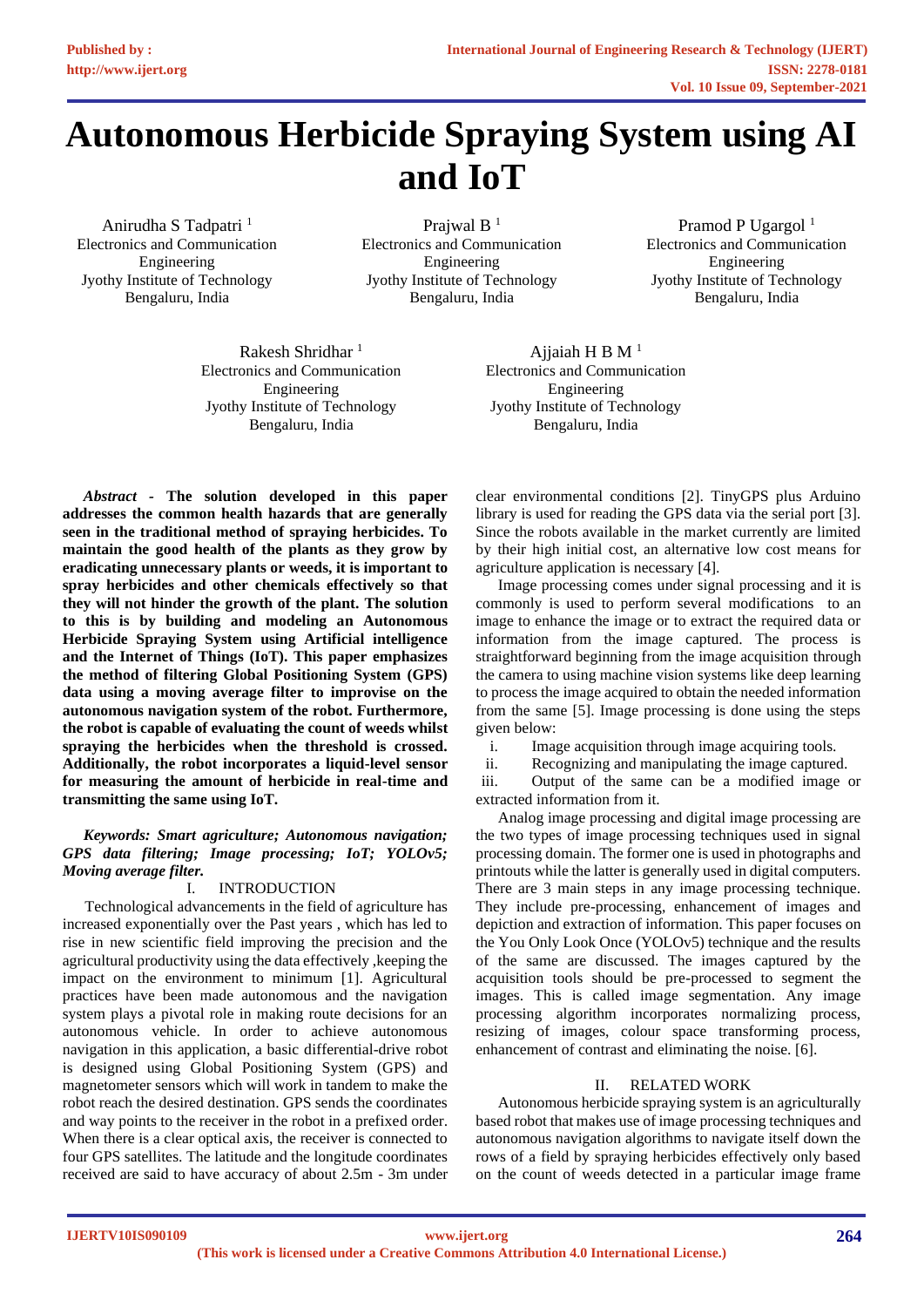captured by the camera. This section discusses about the algorithms used in the two main areas of interest and also the transmission of real time data using IoT.

#### *A. NAVIGATION SYSTEM*

The agriculture robot is expected to cut down some of the major traditional routines performed by the farmers in the agriculture field, it would also improve their task's momentum and its preciseness [7]. Fig. 1 depicts the pictorial representation of the navigation system. The main components that constitute the navigation system are the controller board, GPS and compass modules for retrieving GPS coordinates and heading data, motor driver and motors for navigation. The liquid level sensor is also interfaced to track real time data such as the herbicide level and sends it across to a developed android mobile application. Based on the data acquired from the GPS and compass modules, the controller shall be controlling the motors attached to the wheels for autonomous navigation.



Fig. 1. Navigation system block diagram contains all the necessary components that are required for autonomous navigation of the robot.

The working flow of the agriculture robot is displayed in Fig. 2. In order to achieve autonomous navigation, amongst many things, distance and angle play a major role. Since GPS deals with latitude and longitude points, normal distance formulae like the Euclidean distance formula will not provide desired results. Therefore, haversine formula is being used in order to determine the spherical length to reach the destination. Meanwhile, heading angle formula is used to determine the angle made between the two points using magnetic north as reference. If the spherical length returned by the haversine formula is found to be large compared to the pre-set distance error of 1m; the robot should be instructed to move in the forward direction. In addition to this, if the angle made by the robot with respect to the destination point is found to be exceeding the heading tolerance error of  $\pm$  5 degrees, the robot should be instructed to change its course and rotate towards the desired destination and traverse accordingly until it reaches latest destination point. The steps should be repeated until the last waypoint is encountered and should stop when there is no waypoint available in the waypoint array. The agriculture robot should calculate the route data at every instance. because distance and angles keep changing with the slightest of movements of the robot and thus the maneuvers should be done accordingly.

Distances generally vary when we move from a 2D surface to a 3D surface. Conventional distance formula holds good for distances that are measured on a 2D plane while Haversine formula is used to measure distances on a 3D surface. The 3D surface in this context is Earth surface [8]. Spherical distance

of any two points on the face of the earth can be evaluated by considering the latitude and longitude of the respected points selected. Haversine formula has two forms – Generalized Haversine and Haversine that employs trigonometric identity. [9].



Fig. 2. Navigation Algorithm gives the flow of acquiring the GPS coordinates to successfully navigating the robot autonomously.

The radial distance or the angle between two lines can be calculated using the heading angle formula. Heading angle formula for calculating the heading is given in equation (1) and coordinates of the target point and the position of the robot are needed. The heading angle is denoted by θ.

θ = a⋅tan2( sin Δλ ⋅ cos φ2 ⋅ cos φ1 ⋅ sin φ2 − sin φ1 ⋅ cos φ2 ⋅  $\cos \Delta\lambda$ ). (1)

The heading error is another parameter that needs to be considered. It is defined as the difference between the heading angle and the direction of robot in which it is moving with reference to magnetic north. The data is obtained from a magnetometer. Equation (2) represents this mathematically.

Error heading = Angle waypoint – Heading robot (2)

## *B. NAVIGATION ROUTE CALCULATION*

Navigation route distance and the heading are defined graphically as shown in Fig. 3. The two parameters, navigation route distance and the heading are computed from three parameters that are known: the coordinates of the destination, the coordinates of the robot and the heading of the robot relative to magnetic north. The control algorithm reduced the distance error and the heading errors. A linear velocity can help reduce the distance error and on the same lines, the angular velocity can help reduce the angle errors. The distance error "d" can be calculated using the Haversine formula and the azimuth angle of the waypoint by using the "Forward Azimuth Formula". This can calculate the heading error "α".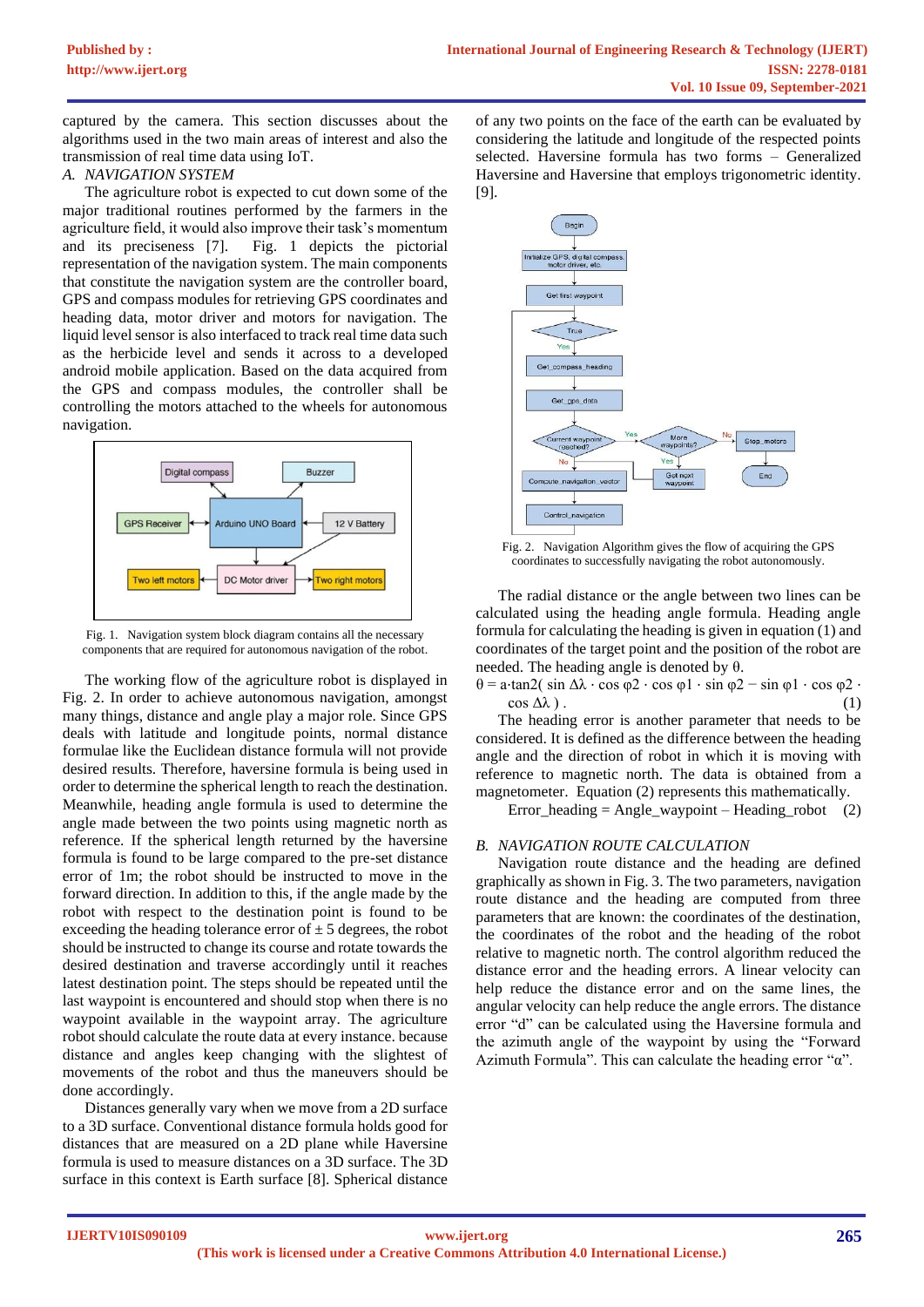

Fig. 3. Navigation route calculation

In spherical analysis of objects, the cartesian formula of measuring distances doesn't hold good and hence the Haversine formula is generally deployed when distances between two points are to be calculated on spherical surfaces such as the Earth [8]. This makes use of the latitudes and longitudes of the two points considered that are on the Earth and the equations for the same are below in equations numbered 3 and 4 respectively [9].

$$
Hav(\frac{d}{r}) = Hav(\emptyset 2 - \emptyset 1) + cos(\emptyset 1) * cos(\emptyset 2) * Hav(\lambda_1 - \lambda_2)
$$
\n(3)  
\n
$$
Hav(\theta) = sin^2(\frac{\Delta \phi}{2}) = \frac{1 - cos(\theta)}{2}
$$
\n(4)  
\n
$$
\phi
$$
1: Latitude 1; λ1: Longitude 1  
\n(3)  
\n(4)  
\n(5)  
\n(5)  
\n(6)  
\n(7)  
\n13: Longitude 1

$$
\varphi 2: Latitude 2; \quad \lambda 2: Longitude 2\nd: arc(distance); r: Earth's radius\n\Delta \varphi = \varphi 2 - \varphi 1; \quad \Delta \lambda = \lambda 1 - \lambda 2
$$

## *C. DESIRED DIRECTION CONTROL*

The heading error can be reduced by the solution developed in this paper. The developed solution assists the robot in making turns based on the sign of the heading error. In other terms, when the heading error is greater than zero, the robot turns right and when the heading error is less than zero, the robot turns left. Highly ideal case would be to make the robot move forward when the heading error is only zero. But practically, a tolerance error of  $\pm$ 5 degrees is given. The robot continues to move forward as long as the heading error is in that range. Meanwhile, the robot command itself to move forward by reducing the distance error in the tentative direction towards the destination waypoint. This induces higher angle error in both the directions that is, positive and negative. The tolerance errors are due to various factors such as the GPS, compass, actuators and also environmental conditions. Hence, the robot should iterate over the pre-defined calculations of the newer navigation route and should minimize both the errors until it connects to the destination waypoint

The heading error determines the direction of turns. If the value of the heading error lies between 5 and 10 degrees, the robot automatically turns right and this principle is very similar to that of the stepped proportional controllers as it divides the entire space into three ranges: -5 and +5, -180 and -5, +5 and +180. The developed algorithm makes use of a concept of proportional correction control signal that are "hardcoded" based on the velocities of three corresponding directions of robot movement. Those are: Turn left, right and move forward. *D. IMAGE PROCESSING SYSTEM*

Fig. 4 is a blueprint of the image processing system containing a camera that captures images of plants and weeds

and feeds as input to the processor that helps calculate the number of weeds in a particular frame. Weed detection can be done in 4 ways - Location analysis, color analysis, shape analysis and texture analysis [10]. Any unwanted plant grown around a necessary one is considered to be a weed. Weeds are considered to be unwanted where it is not necessary and totally depends on the context. Hence, they possess no botanical classification. [11].

Weeds can be distinguished based on the edge frequencies present in them. Therefore, narrow leaves and wide leaves are the two categories of weeds that are generally considered. [12]. If the count of weeds crosses the threshold value that is preset, a control signal is sent from the processor to the spraying system to spray herbicides on the weeds through the nozzles attached to the legs of the chassis.



Fig. 4. Image processing block diagram

Image processing is done using the YOLO algorithm. YOLO is an object detection model that is dynamic and compact and provides high performance considering its size and it has been continually improving. Object detection makes use of an object detector model that takes input images and extracts the features of train images subsequently feeding it to the prediction system to detect necessary objects of required classes. There are two classes considered; Healthy plants and weeds. The trained model is capable of detecting healthy plants as well as weeds. The features are bounded by coloured boxes. The YOLO employs an end-to-end differential network to predict the boxes bounding the object and labelling them accordingly. The network of the YOLO algorithm constitutes 3 main components:

i) Backbone – Image features can be extracted using a CNN or a convolutional neural network at different granularities.

ii) Neck – A cascade connection of various layers to merge the extracted attributes to deliver it to the prediction system.

iii) Head – Takes input from the neck and processes class prediction steps.

Furthermore, the YOLOv4 and the version 5 have proven that as a group, the performance of object detection can be improved. The training of model and the number of images captured and used to train the model are very important as they totally affect the end results of prediction.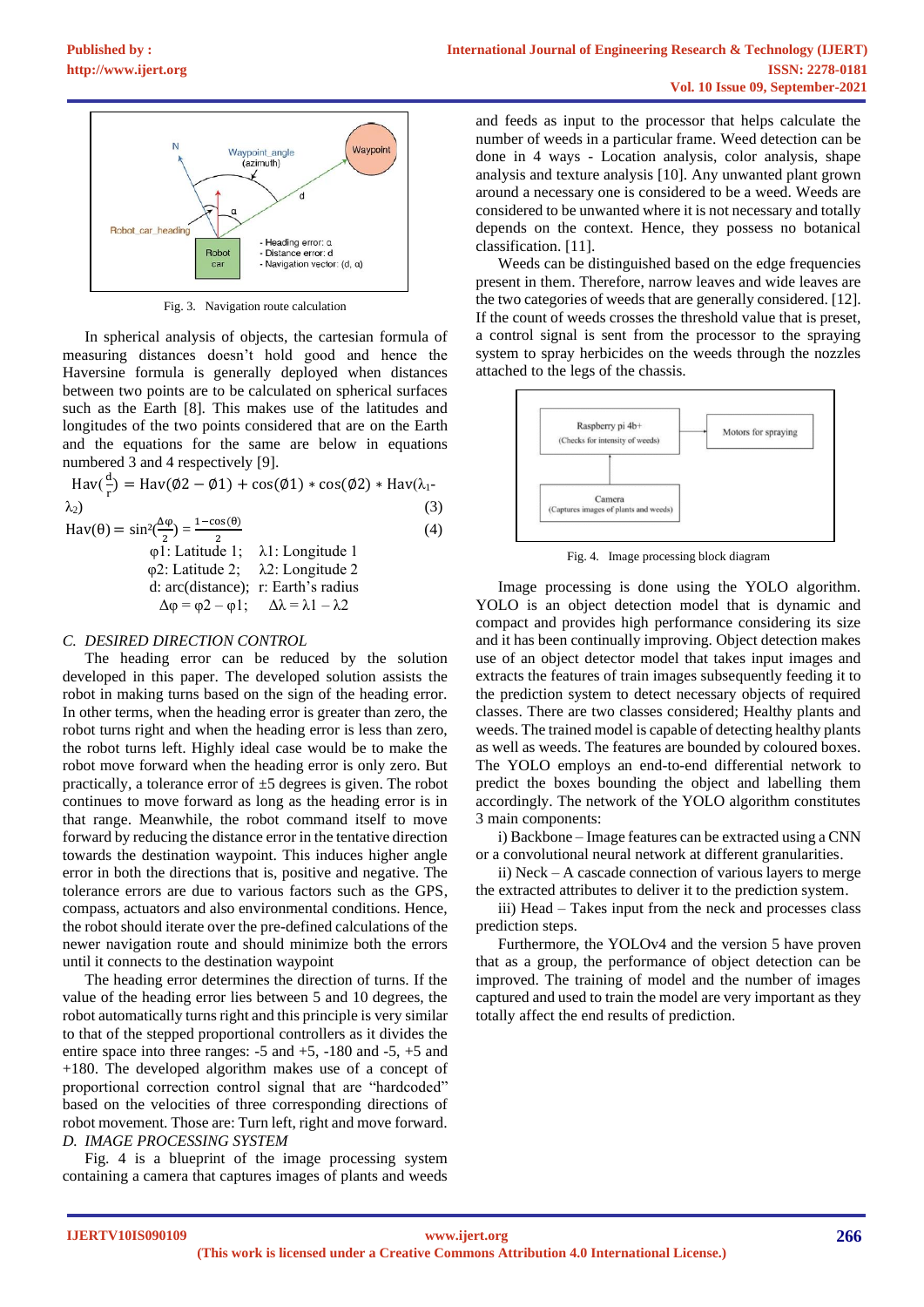#### *E. SPRAYING SYSTEM*

The spraying system takes the input from the image processing system as a control 1 or 0. Control 1 is sent when the number of weeds in a particular frame crosses the threshold and control 0 when the count is less than the threshold. If the returned value from the image processing system is 1, then the motors connected to the processor will be triggered therefore activating the pump for spraying. Otherwise, the control 0 would deactivate the system and hence does not spray. The spraying can be done using a fogging sprayer [13] which ensures effective area coverage of the herbicides.

Fig. 5 represents the block diagram of the spraying system taking input from the image processing system to initialize spraying of herbicides based on weed count.



Fig. 5. Spraying system block diagram

#### III. SIMULATION AND RESULTS

Low accuracy and poor precision of the GPS coordinates retrieved result in abundant noise and affect the navigation performance of the robot. To mitigate the same, a moving average filter that is designed to be a FIR or a finite impulse response filter is more commonly a low pass filter. This filter takes "N readings from the GPS module and calculates the average of all the considered values. If "N" values are considered, Out(0) is the average of all the values from  $input(0$  to input(N-1) and similarly Out(1) is calculated and so-on. Equation (5) gives the generalised filter response and equation (6) gives an illustration when i=21.

$$
y[i] = \frac{1}{N} \sum_{j=0}^{N-1} x[i+j]
$$
 (5)

$$
y[21] = \frac{x[21] + x[22] + x[23] + x[24] + x[25]}{5}
$$
 (6)

Fig. 6 depicts the retrieved reading and the filtered reading using the moving average filter on the same plot.



Fig.6 Actual reading vs Filtered reading

There always exists latency in data transmission from the satellites. This causes a drift in the received data from the actual data. This can be eliminated with the help of various filters such as Kalman filter, mean average filter and moving

average filter. Consequently, this paper uses moving average filter that would eliminate errors in autonomous navigation of the robot.. Fig. 7 depicts the tabulated data of GPS coordinates retrieved in real time and the same is used for autonomous navigation of the robot.

| Latitude | Longitude |      |        | Target distance Target heading Current heading Error |           | Status      |
|----------|-----------|------|--------|------------------------------------------------------|-----------|-------------|
| 12.91711 | 77.575294 | 4.76 | 159.66 | 193                                                  | $-33.34$  |             |
| 12.91711 | 77.575309 | 4.27 | 180    | 197                                                  | $-17$     |             |
| 12.9171  | 77.575309 | 3.89 | 192.28 | 200                                                  | $-7.72$   |             |
| 12.9171  | 77.575309 | 3.71 | 206.46 | 205                                                  | 1.46      |             |
| 12.9171  | 77.575309 | 3.29 | 210.14 | 209                                                  | 1.14      |             |
| 12.91709 | 77.575309 | 3.13 | 211.89 | 210                                                  | 1.89      |             |
| 12.91709 | 77.575309 | 2.97 | 213.82 | 211                                                  | 2.82      |             |
| 12.91709 | 77.575309 | 2.59 | 219.68 | 214                                                  | 5.68      |             |
| 12.91709 | 77.575309 | 2.59 | 219.68 | 218                                                  | 1.68      |             |
| 12.91709 | 77.575325 | 2.45 | 222.52 | 217                                                  | 5.52      |             |
| 12.91708 | 77.575325 | 2.18 | 229.27 | 223                                                  | 6.27      |             |
| 12.91708 | 77.575325 | 2.06 | 233.27 | 227                                                  | 6.27      |             |
| 12.91708 | 77.575332 | 2.69 | 247.17 | 222                                                  | 25.17     |             |
| 12.91708 | 77.575332 | 2.62 | 250.99 | 221                                                  | 29.99     |             |
| 12.91708 | 77.575332 | 2.57 | 255    | 220                                                  | 35        |             |
| 12.91707 | 77.575325 | 1.68 | 260.23 | 210                                                  | 50.23     |             |
| 12.91707 | 77.575325 | 1.66 | 273.29 | 210                                                  | 63.29     |             |
| 12.91707 | 77.575325 | 1.66 | 273.29 | 210                                                  | 63.29     |             |
| 12.91707 | 77.575325 | 1.67 | 276.55 | 211                                                  | 65.55     |             |
| 12.91707 | 77.575325 | 1.68 | 279.77 | 210                                                  | 69.77     |             |
| 12.91707 | 77.575325 | 1.75 | 289.01 | 210                                                  | 79.01     |             |
| 12.91706 | 77.575325 | 1.91 | 299.86 | 210                                                  | 89.86     |             |
| 12.91706 | 77.575332 | 1.85 | 296.45 | 209                                                  | 87.45     |             |
| 12.91706 | 77.575332 | 1.79 | 289.01 | 262                                                  | 27.01     |             |
| 12.91708 | 77.575325 | 1.68 | 242.68 | 341                                                  | $-98.32$  |             |
| 12.91709 | 77.575317 | 1.5  | 199.21 | 314                                                  | $-114.79$ |             |
| 12.91709 | 77.575302 | 1.42 | 162.12 | 256                                                  | $-93.88$  |             |
| 12.91709 | 77.575302 | 1.33 | 162.72 | 205                                                  | $-42.28$  |             |
| 12.91709 | 77.575294 | 1.25 | 135.94 | 210                                                  | $-74.06$  |             |
| 12.91708 | 77.575294 | 1.25 | 128.79 | 210                                                  | $-81.21$  |             |
| 12.91708 | 77.575294 | 1.15 | 122.27 | 211                                                  | $-88.73$  |             |
| 12.91708 | 77.575302 | 1.12 | 132.57 | 210                                                  | $-77.43$  |             |
| 12.91707 | 77.575302 | 0.91 |        |                                                      |           | <b>STOP</b> |

#### Fig. 7 GPS data

Fig. 8 and Fig. 9 represent the images captured by the camera for processing and calculating the count of weeds in that image. The two images depict 4 and 3 weeds respectively. The threshold was preset to 3 and anything above 3 would trigger the spraying system for spraying herbicides. The program developed for image processing using the YOLOv5 algorithm will help do that using OpenCV. The python script will return a response signal to the spraying system function that consequently triggers the motor interfaced with the processor board. Based on the tests done, the weeds were effectively detected and spraying was done as needed. The image processing system used a Pi camera to capture the required images and the same was processed using a Raspberry Pi processor



Fig.8. Weed count of 4 detected in image